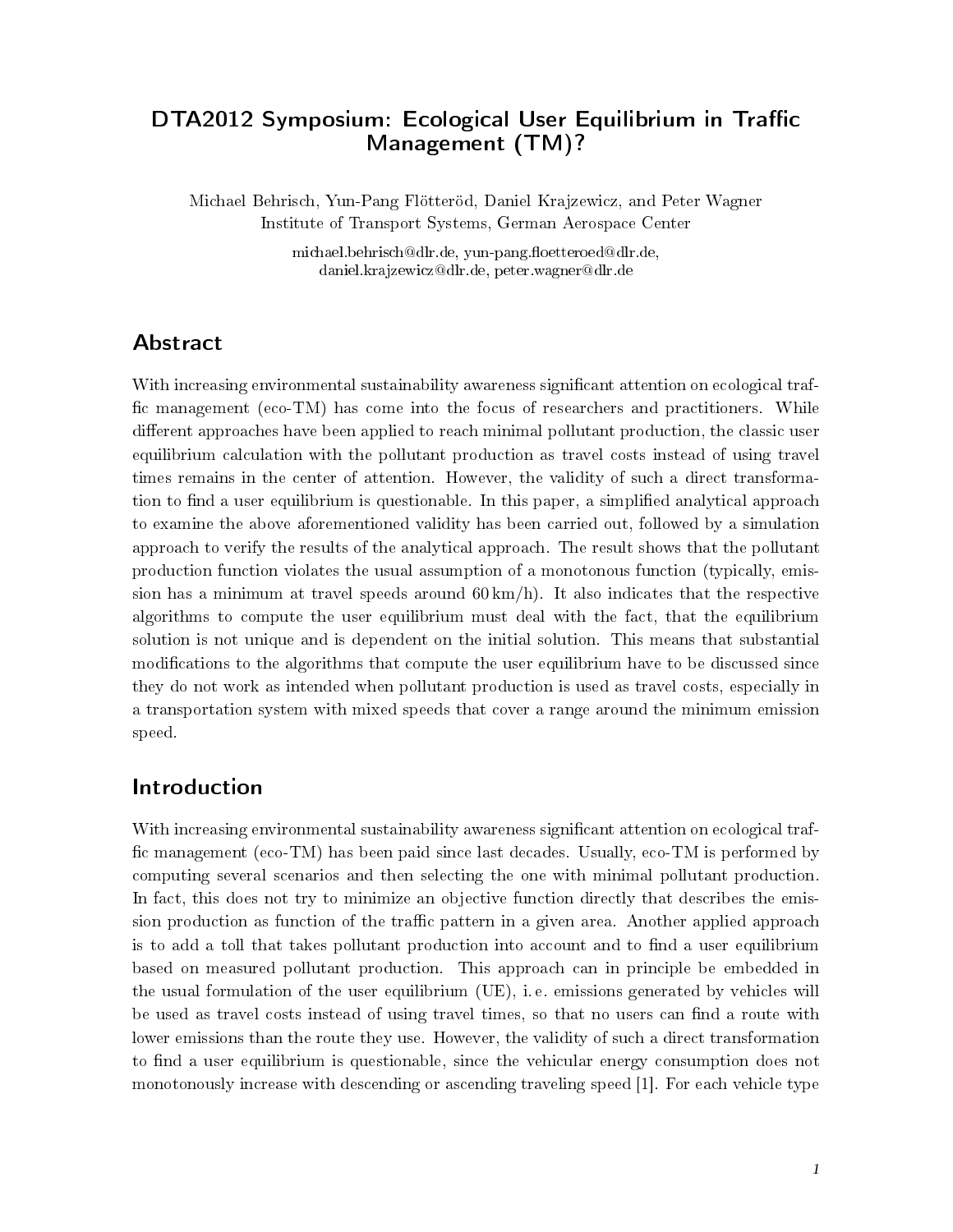and even for each vehicular brand, there is usually an ideal traveling speed for the optimal energy consumption.

Furthermore, in our own research we have found that our dynamic user equilibrium algorithm  $|6|$  is running into difficulties, when we try to find the dynamic equilibrium for an objective function that is not based on travel times, but on fuel consumption or pollutant production. Albeit there are several reasons imaginable for this failure, we suspect the nonmonotonicity of the objective function to be the culprit, which is the reason why this paper first goes back to a simple static situation, where such an effect can be analyzed analytically. This paper investigates the validity of the classic user-equilibrium approach based on pollutant emission. In addition to this analytical approach, a dynamic micro-simulation will be used subsequently to verify the results of the analytical approach. Some remarks and perspectives will be offered at the end.

# Analytical approach

## Monotone validity

A classic simple example with one OD-pair and two routes is chosen here [2]. Assume that the two routes have exactly the same length with  $L_1 = L_2 = 30$  km, they have a linear travel-time function as function of demand  $q$ :

$$
t_i(q_i) = T_i \left( 1 + k \frac{q_i}{q_\infty} \right) \tag{1}
$$

where  $q_{\infty}$  is a proxy of the link capacity, k is a factor that determines, how slow the travel time will be when capacity is reached, i.e.  $(k+1)T_i$ , and  $T_i$  is the travel time at free-flow speed  $(q_i = 0)$ . The factor k can be link-dependent, but only one factor is used for all links here.

Pollutants, e.g.  $CO<sub>2</sub>$ , typically have a more complicated function. A simplified form as a function of speed is adapted here with regard of analysis simplicity and shown below.

$$
\tilde{e}(v) = c + dv^3 \tag{2}
$$

The equation (2) is the production per unit of time. To compute the production along a link of length  $L_i$ , it has to be multiplied with the time needed to traverse the link, where this time is given by equation (1). Therefore the pollutant produced along a certain link turns out to be

$$
e_i(q_i) = t_i(q_i) (c + dv^3) = t_i(q_i) \left( c + d \frac{L_i^3}{(t_i(q_i))^3} \right)
$$
  
=  $T_i \left( c \left( 1 + k \frac{q_i}{q_\infty} \right) + dV_i^3 \frac{1}{\left( 1 + k \frac{q_i}{q_\infty} \right)^2} \right)$  (3)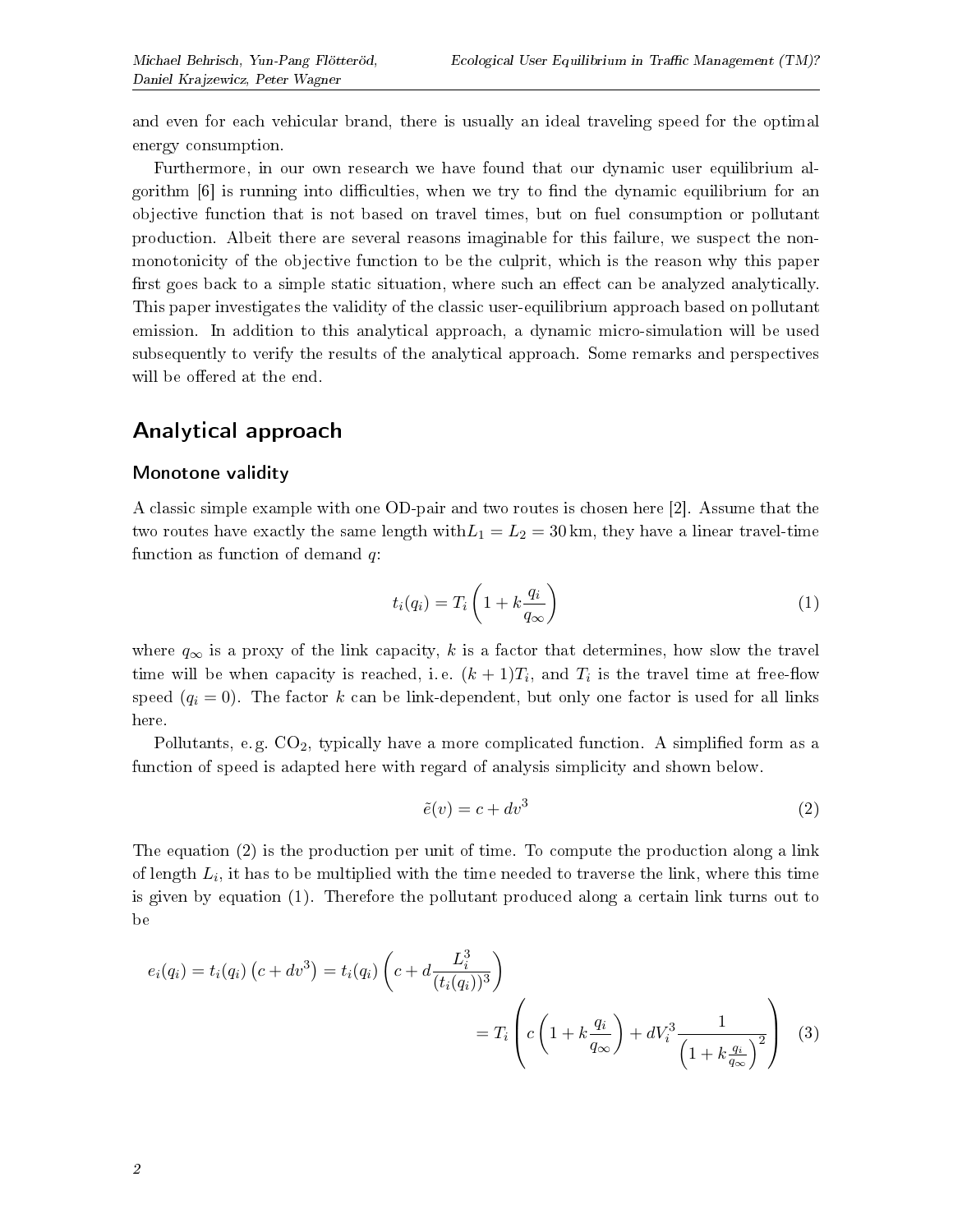where  $V_i$  is the travel speed on linki at free-flow speed  $(q_i = 0)$ . An alternative form of this equation is  $e(v) = cL/v + dLv^2$ . In this form, the constants are easier to explain: c is clearly the pollutant production when idling, while  $d$  is a complicated constant taking into account air drag, which depends on the vehicle form, front area and so on. However, by assuming an ideal speed  $v_0$  with minimal pollutant production, the constant d can be written as  $d = c/(2v_0^3)$ which results in:

$$
e_i(q_i) = cT_i \left( 1 + k \frac{q_i}{q_{\infty}} + \frac{1}{2} \left( \frac{V_i}{v_0} \right)^3 \frac{1}{\left( 1 + k \frac{q_i}{q_{\infty}} \right)^2} \right)
$$
(4)

Since pollutant production is usually proportional to energy consumption (at least for the most prominent pollutant  $CO<sub>2</sub>$ , fuel consumption can be used as a general indicator of pollutant production. In most cases,  $v_0$  has been set to  $15 \text{ m/s}(54 \text{ km/h})$ , while  $c = 11/\text{h}$  is a good estimate for the fuel consumption of a vehicle when idling. According to the aforementioned assumptions, the relationship between travel time, fuel consumption and the number of vehicles can be illustrated in Figure 1 on page 3. It is obvious, that the pollutant production function violates the usual assumption of a monotonous function, which also indicates that the algorithms to compute the user equilibrium can not work correctly with use of pollutant production as travel costs.



**Figure 1:** Relationship between travel time, fuel consumption and traffic demand. The travel-time eq.  $(1)$  and the pollutant function eq.  $(4)$  as functions of demand. The parameters have been set such that the minimum in the pollutant versus speed curve occurs at  $v = 15$  m/s. The parameter settings here and for Figure 2 are:  $L_1 = L_2 = 30 \text{ km}$ ,  $T_1 = T_2 = 1000 \text{ s}$ , c and  $v_0$  are described in the text, the capacity on each link has been set to  $q_{\infty} = 2000 \text{ veh/h}$  and  $k = 2$  has been used.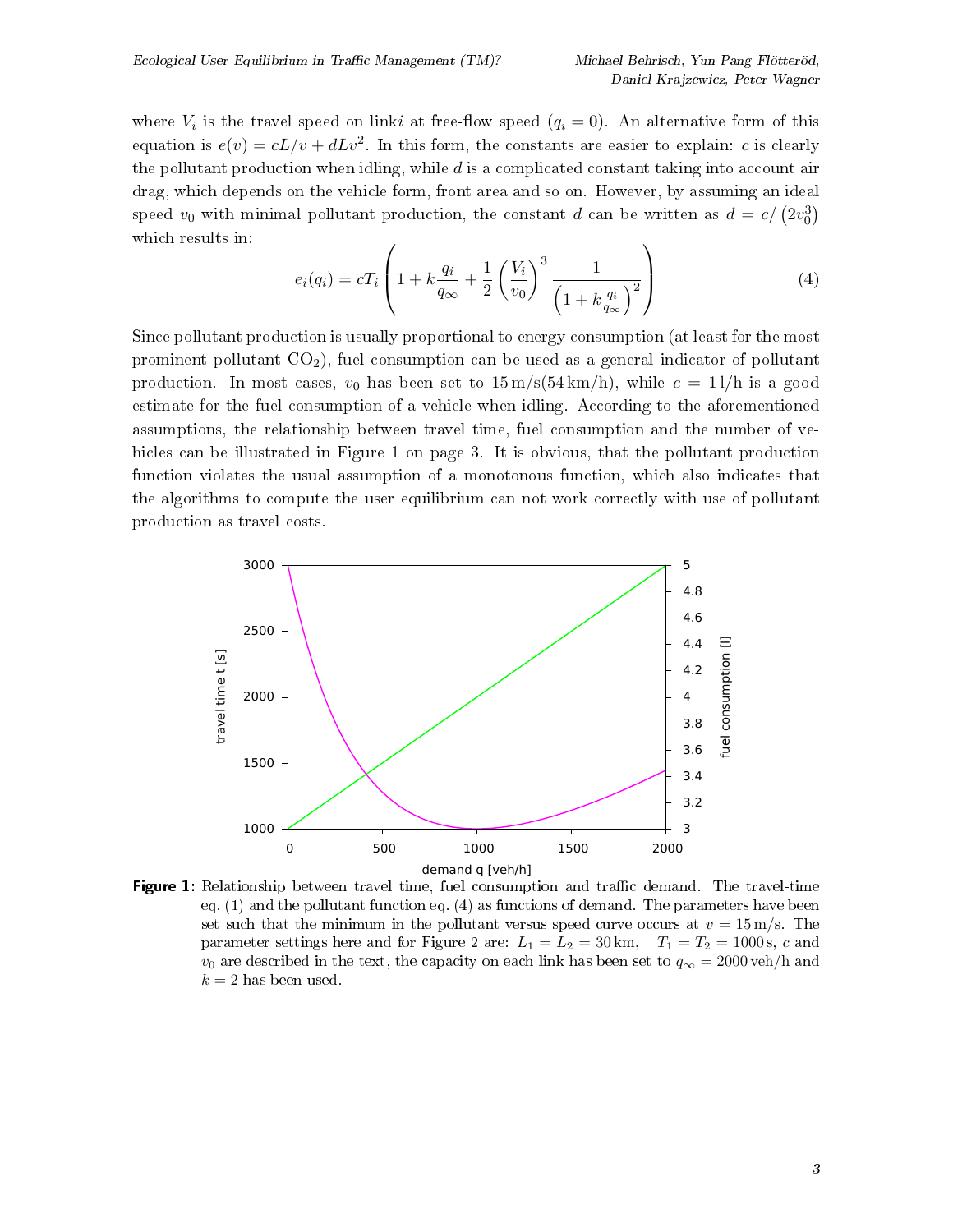### User equilibrium validity

For the travel times, the user equilibrium can be computed as usual [3], by minimizing the objective function:

$$
Z(q_1, q_2) = \sum_{i=1}^{2} \int_0^{q_i} d\omega t_i(\omega),
$$
\n(5)

with  $t_1(q_1) = t_2(q_2)$  and  $q_1 + q_2 = Q$ , where Q is the total demand for travel. The same formulation can then be used with pollutant production for reaching a eco-based user equilibrium. In the two routes example, two constraints will now be

$$
e_1(q_1) = e_2(q_2), \tag{6}
$$

$$
q_1 + q_2 = Q,\t\t(7)
$$

To get the solution we can either solve  $e_1(q_1) = e_2(Q-q_1)$  directly or construct the complete objective function which leads to:

$$
E(q) = cTq \left( 1 + \frac{1}{2}k \frac{q}{q_{\infty}} + \frac{1}{2} \left( \frac{V}{v_0} \right)^3 \frac{1}{1 + k \frac{q}{q_{\infty}}} \right),
$$
 (8)

$$
T(q) = Tq \left( 1 + \frac{k}{2} \frac{q}{q_{\infty}} \right),\tag{9}
$$

$$
Z^{(e)}(q_1) = E(q_1) + E(Q - q_1), \tag{10}
$$

$$
Z^{(t)}(q_1) = T(q_1) + T(Q - q_1), \tag{11}
$$

which is a one-dimensional curve, parametrized by the demand Q. Note, that the two additional solutions cannot be directly inferred from the condition  $e_1(q_1) = e_2(Q-q_1)$  or $\partial E(q)/\partial q =$ 0, since they stick to the boundary of the valid UE's solution region.

As shown in Figure 1, both low and high traveling speeds result in more pollutant production than a so-called ideal traveling speed with minimal pollutant production. If the demand is small, e.g.  $1000 \text{ veh/h}$ , and there is only high-speed traffic in the two routes example, the possible solutions with the aforementioned objective function can be calculated and illustrated in Figure 2 on the next page. When the demand is only 1000 veh/h, the following situation arises: start with a share of 0.5, i. e. half of the vehicles drive on route 1, and the other half drive on route 2. The condition  $e_1(q_1) = e_2(q_2) = e_2(Q - q_1)$  is then fulfilled, but this is not a stable set-up and even not the optimal solution, since the fuel consumption can be further reduced when one vehicle switches to the other route. Such a route switch increases the traffic flow on this route, and then reduces the respective traveling speed. The pollutant production will also accordingly be reduced. Therefore all drivers will immediately switch to the route with more traffic. This phenomenon leads to the surprising situation that a stable eco-based UE solution in this case is given by either  $p = (1,0)$  or  $p = (0,1)$ , where p is the vector of shares  $q_i/Q$ . This changes, of course, for large demand, or for links where the maximum speed is below the minimum of the pollutant curve (city traffic). Figure 2 on the facing page indicates that the minimal fuel consumption occurs with a share of 0.5 when the demand is 3000 veh/h.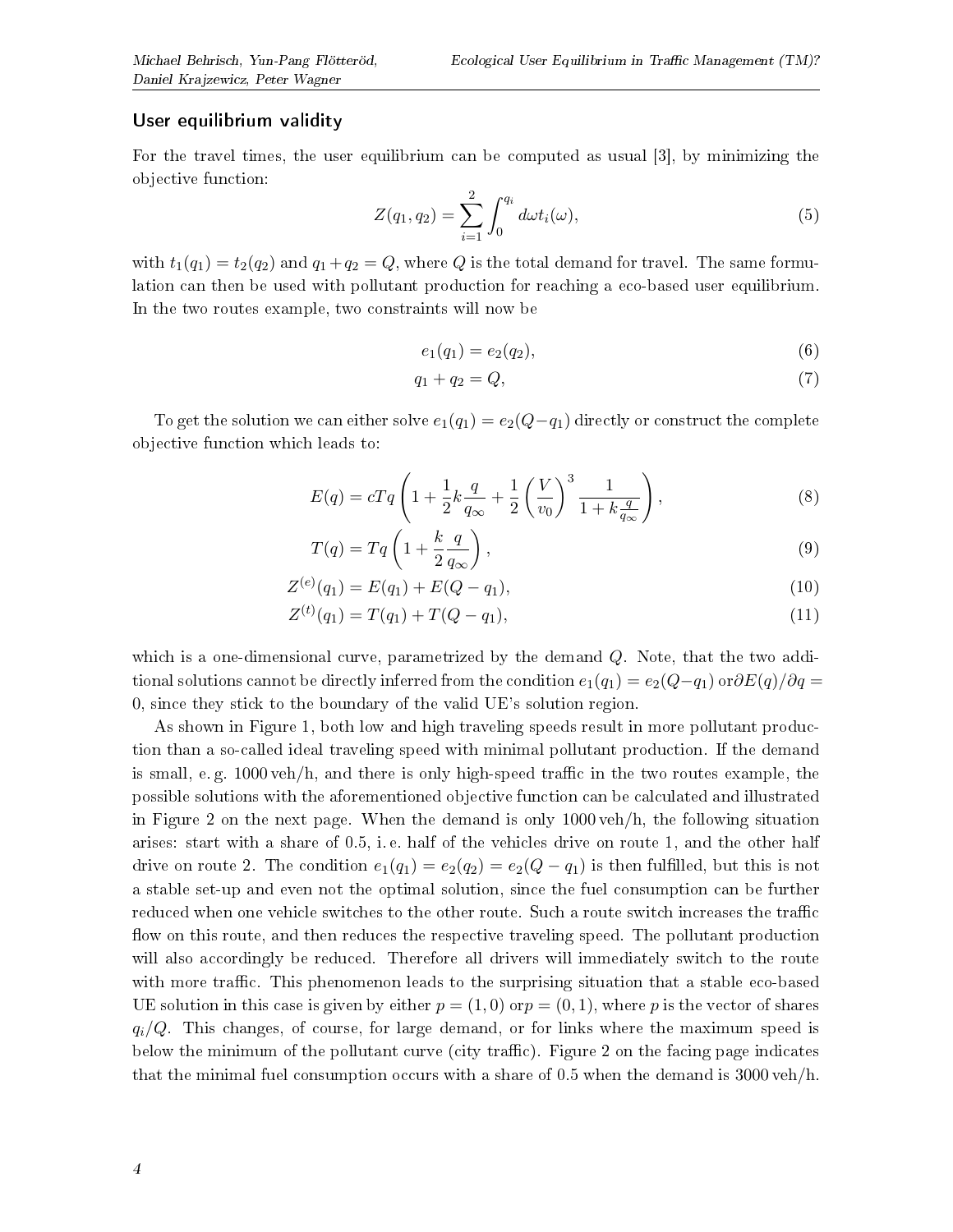Furthermore it also shows that, in the situation with a demand of 2000 veh/h, there are still the both minima at the boundaries  $(p_1 = 1 \text{ or } p_2 = 1)$ .



Figure 2: Pollutant production per vehicle, i. e.  $Z^{(e)}(q_1)/Q$  as function of the share of vehicles using route 1.

## Dynamic traffic simulation

A simulation study has been undertaken, since true emission functions are more complicated than the simple approach used here. The microscopic traffic simulation software SUMO  $[4]$ and the HBEFA-based emisson model [5], already implemented in SUMO, are used with the aforementioned two-routes example. The logit model for route choice is applied here as well. Figure 3 on the next page shows the relationship between fuel consumption and speed for a passenger car in SUMO. It is clear to see that the highest fuel consumption occurs at very low or very high speeds. The optimal speed in SUMO is around 65 km/h.

## Experiment setting

Generally speaking, fuel consumption mainly depends on travel speed and acceleration in addition to travel duration. The former one is the main factor and used as standard unit when talking about fuel consumption rate. The later one occurs very often in stop-and-go traffic or at intersections, when traffic lights turn to green and vehicles try to pass the intersections as quickly as possible. In order to compare with the aforementioned analytical results, the experiment focuses on the speed and is so designed that there is no major acceleration influence on fuel consumption, i.e. no traffic lights are used in the network and road capacities are ruled by the allowed travel speed on each link. The used one-way network consists of two routes with the same length (10 km) and each route has only one lane. Both routes have a maximal travel speed of  $30 \text{ m/s} (108 \text{ km/h})$ . These two routes will merge on a 2-lane exit link with an allowed travel speed of  $8.3 \text{ m/s} (30 \text{ km/h})$ . No traffic weaving will occur at the merge point and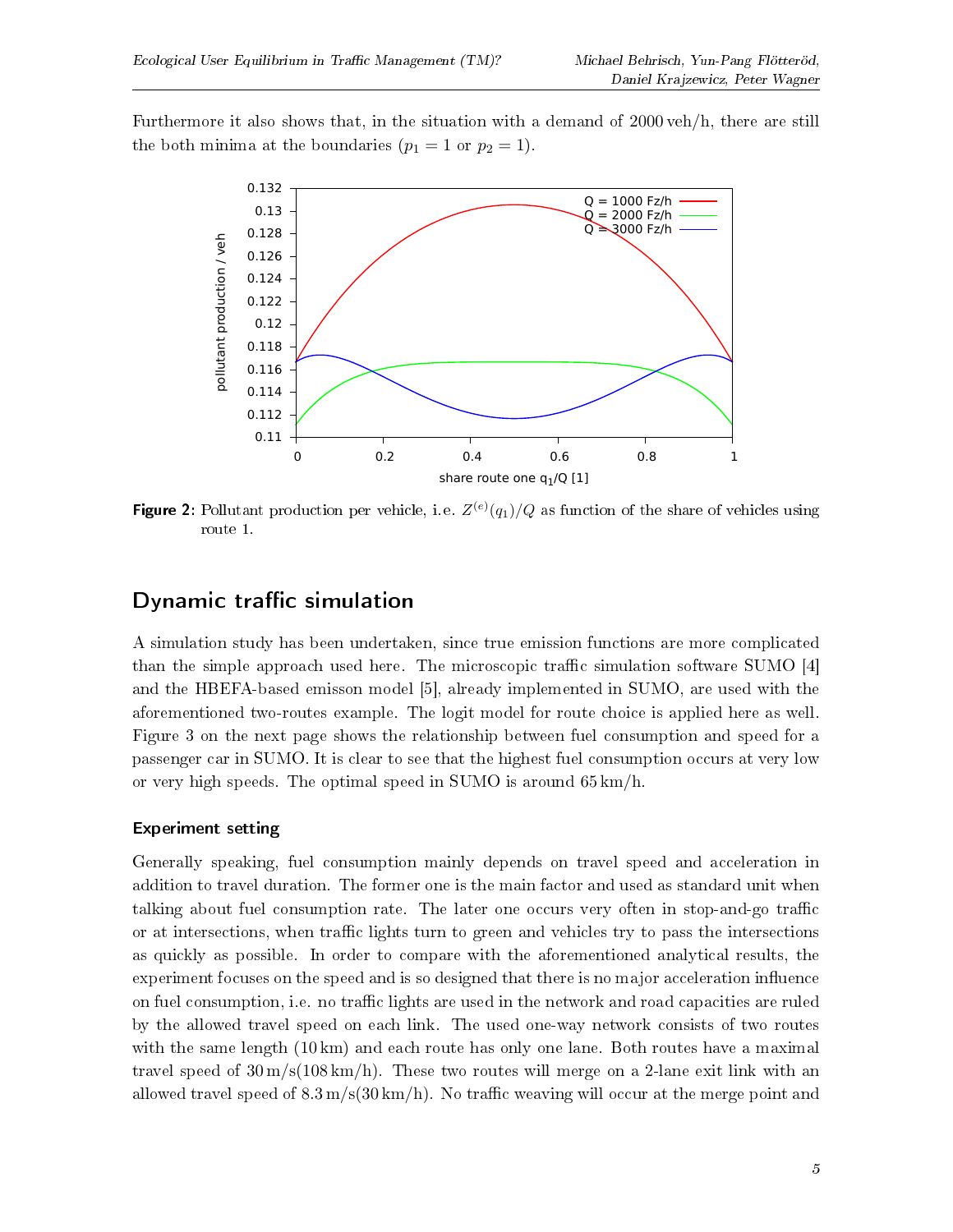

only passenger cars are applied in the experiment. Several scenarios with different demands and initial route-choice solutions are studied.

- Traffic demands: 100, 300, 500, 1300, 3000, 4000 and 5000 vehicles/hour.
- Initial route-choice solutions :
	- No route shares are given, i. e. only start and destination points given and route shares are determined by the dynamic traffic assignment.
	- Shares on Route 1: 0.01, 0.05, 0.1, 0.2, 0.3, 0.4, 0.5,  $\dots$ , 0.9, 0.95 and 0.99: Route sets are randomly generated with the given demands and shares. For example, Given that demand is 100 and the share on Route 1 is 0.01, one vehicle with Route 1 and the other 99 vehicles with Route 2 will be defined in the respective route file.

The generated route files with different route shares is first simulated to examine the consistency and the difference between the analytical and the simulation approach. Furthermore, dynamic traffic assignments with trips and vehicular routes, used as initial solutions, are executed to investigate their influences on the ecological user equilibrium.

## Results

### Simulation with given route sets

The simulated results, shown in Figure 4 on page 8, support the statement made in the analytical approach. More traffic results in less fuel consumption per vehicle, since the respective travel speed decreases with the increase in traffic demand. In comparison to that, travel time is directly proportional to traffic demand as already well-known (see Figure 4 on page  $8(b)$ ).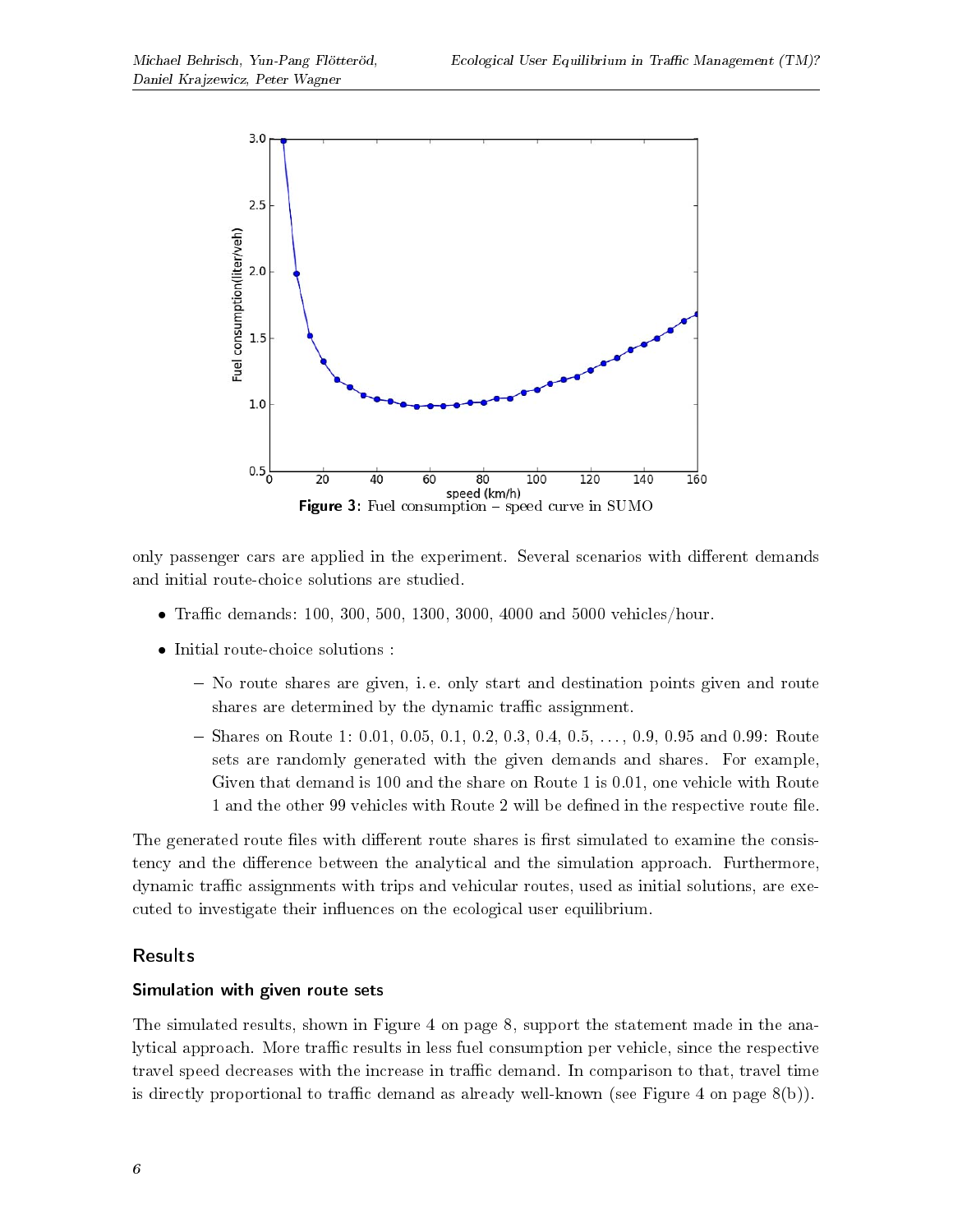Furthermore, like travel time, the change in fuel consumption with small traffic demands is not significant. The slight fluctuation of the fuel consumption is mainly due to the stochastic effect in the dynamic traffic simulation. When the traffic demand reaches  $1000 \text{ veh/h}$ , the fuel consumption curve begins to change. The minimal fuel consumption occurs when only one route, either route 1 or route 2, is used. A balanced route share  $(50/50)$  results in the highest fuel consumption. When the traffic demand further increases until  $2000$  veh/h, the fuel consumption curve turns into a bell shape form with different slopes. The above-mentioned phenomenon remains i. e. the UE solution it not unique. When the network is heavily loaded with  $3000 \text{ veh/h}$ , the shape of the fuel consumption curve becomes a flat m-shape. It shows that a local optimal solution is possible and there is no guarantee for obtaining a global optimal solution. It also implies that an initial solution has a great influence on the search of the optimal solution. In this case, an UE-algorithm may find a solution which does not use only one of the routes if the initial route-share is between 0.35 and 0.65. It is since a UE-state can be reached, not only when there is no route with lower fuel consumption, but also when two routes are with the same fuel consumption for users. The latter one is the case of the local optimal solution.

### Simulation with dynamic traffic assignment

In this part, dynamic traffic assignment is adapted to find the UE solutions, based on fuel consumption, for all scenarios. The influence of the initial route share on the UE solution is examined first. Moreover, how the route shares change during the simulation iterations is investigated as well for obtaining a better overview about the solution-searching direction.

### (1) Fuel-based route shares

Figure 5 (a) and (b) show that the resultant route shares on both routes are almost equal, when traffic demand is small. The initial route shares have no significant influence on the UE solution. This is due to the fact that the respective fuel consumptions for small demands are very similar, as shown in Figure 4, and the probabilities to either choose route 1 or route 2 are almost the same. With the increase in traffic demand, the travel speed has declined. Accordingly, Figure 5 (c) and (d) indicate that the route with a higher traffic load, i.e. with a lower travel speed, is preferred. However, it also shows that this preference is affected by the given initial route share. When the initial route share on route 1 is less than 0.4, the search direction to the UE solution is towards the use of route 2, while the usage of route 1 will be towards  $100\%$  with an initial route share on route 1 greater than 0.5.

It is noticed that the local optimal solution for traffic demand 3000 is not found here, although an initial route share on route 1 is set as 0.4, 0.5 or 0.6. This is mainly because of the driver's perception, which is considered by the factor  $\theta$  in the logit model:  $\exp(-\theta C_{\text{utility},i})$  $\sum \exp(-\theta C_{\text{utility}})$ . Here, the drivers are relatively sensible to the fuel-consumption difference. Therefore, the search direction in the first iterations goes quickly towards the optimal UE solution.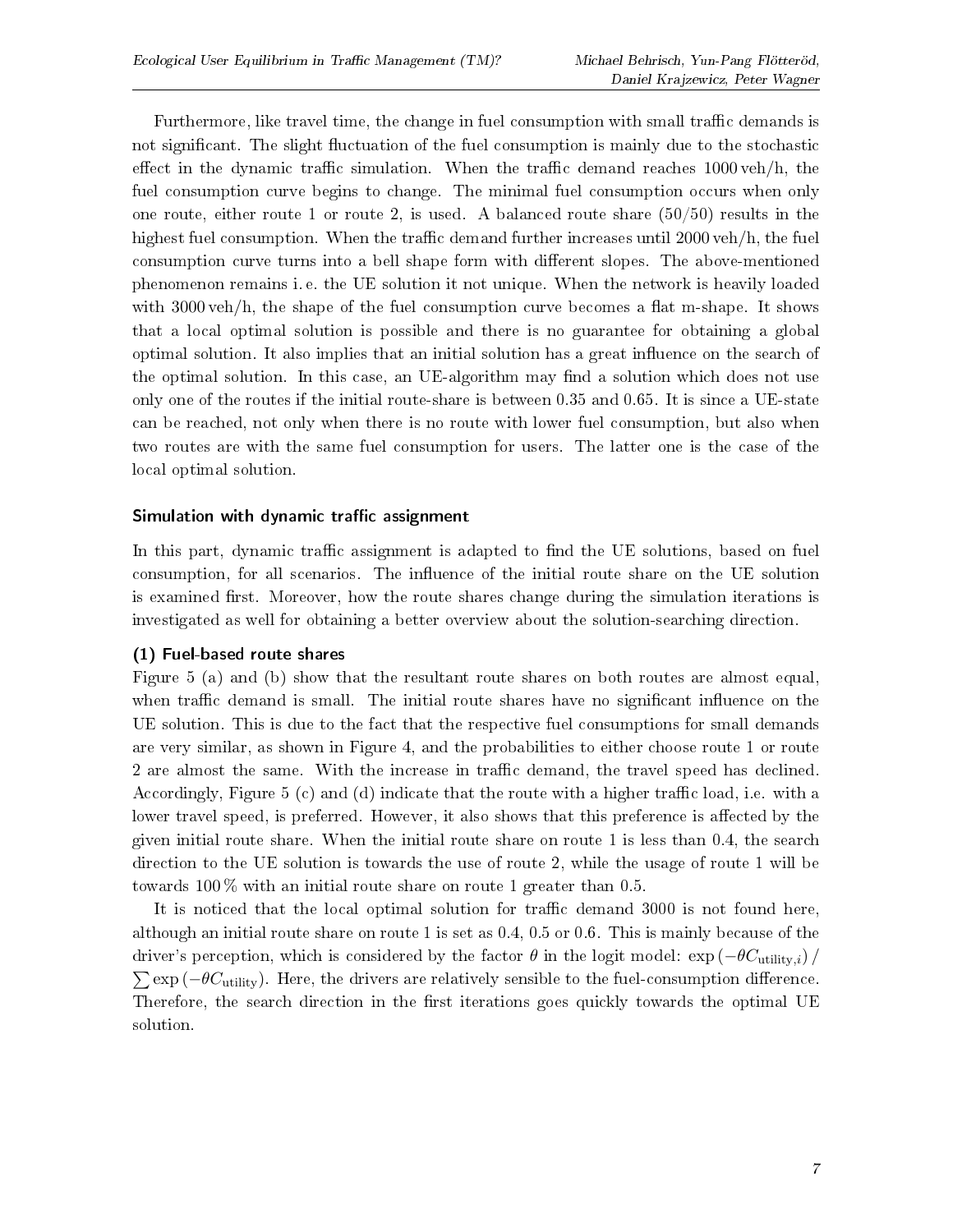

Figure 4: Simulated fuel consumptions with given route sets

## (2) Iterative changes in route shares

Regarding the iterative changes in route shares, it shows that route shares with different initial values are relatively stable during simulation iterations, when demands are small (see 6 (a)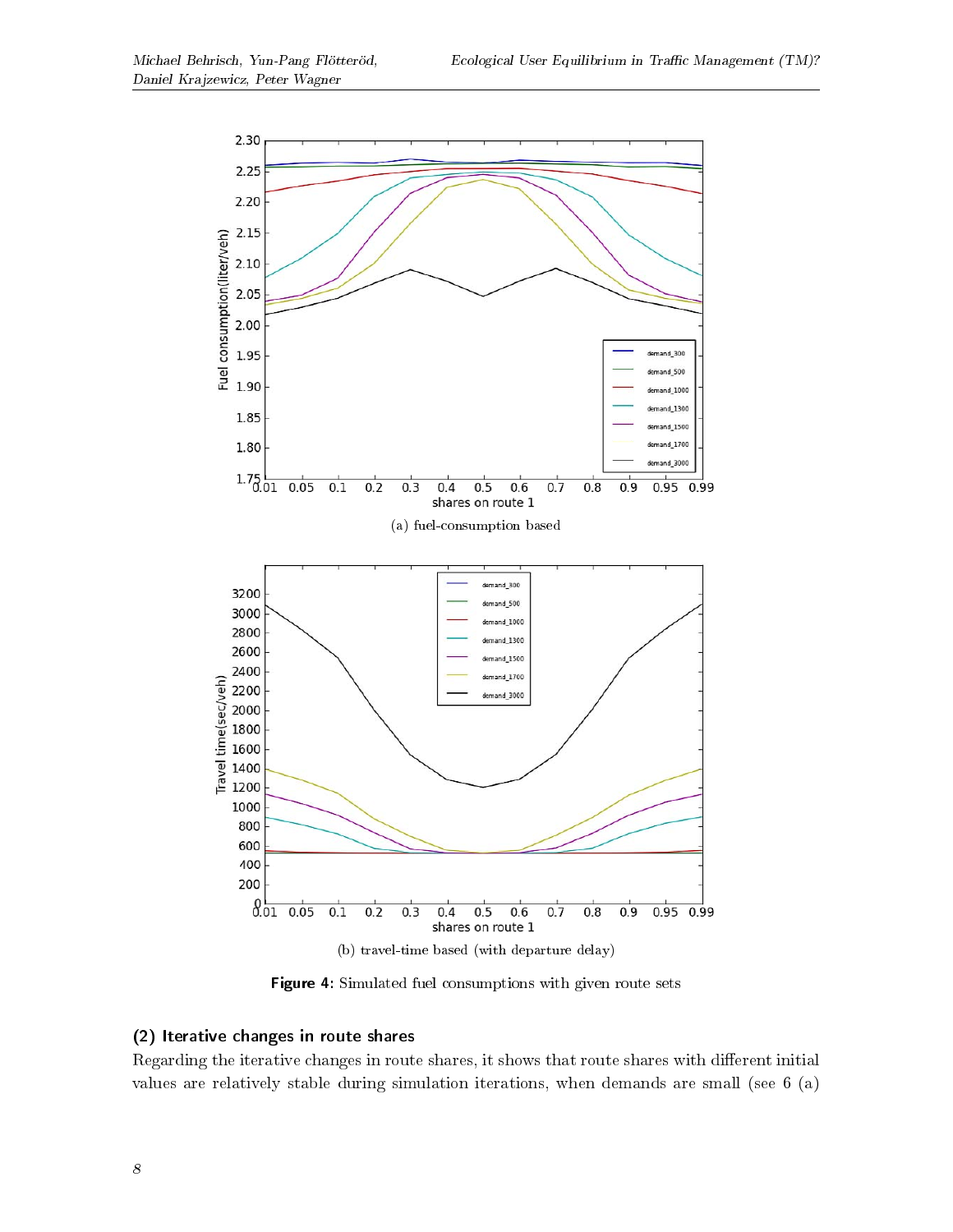

Figure 5: simulated route shares with different initial shares

and (b) as example with an initial route share of  $(0.5)$ . Route shares fluctuate between  $(0.4)$  and  $0.6$  with traffic demand 300. In comparison to that, the respective fluctuation spectrum is slightly narrowed, when the traffic demand increases to  $500 \text{ veh/h}$ . This may be an averaging effect stemming from the larger amount of vehicles only.

When the traffic demand goes up,  $6 \text{ (c)}$  and  $(d)$ , as an example, indicated that the route shares change dramatically and are towards the optimal solution within the first 10 iterations regardless the given initial route shares. Once the optimal solution is reached, only some slight fluctuation in route shares exists due to the stochastic effect in the dynamic traffic simulation. While this was to be expected for the medium demand of 1700 due to the high slopes shown in Figure4a), it is somehow unusual for the demand of 3000 and requires further studies.

## Remarks and perspective

The results based on the dynamic traffic simulation approach verify the statement proposed with the analytical approach in this paper. The result with the simple two-route example shows that the pollutant production function violates the usual assumption of a monotonous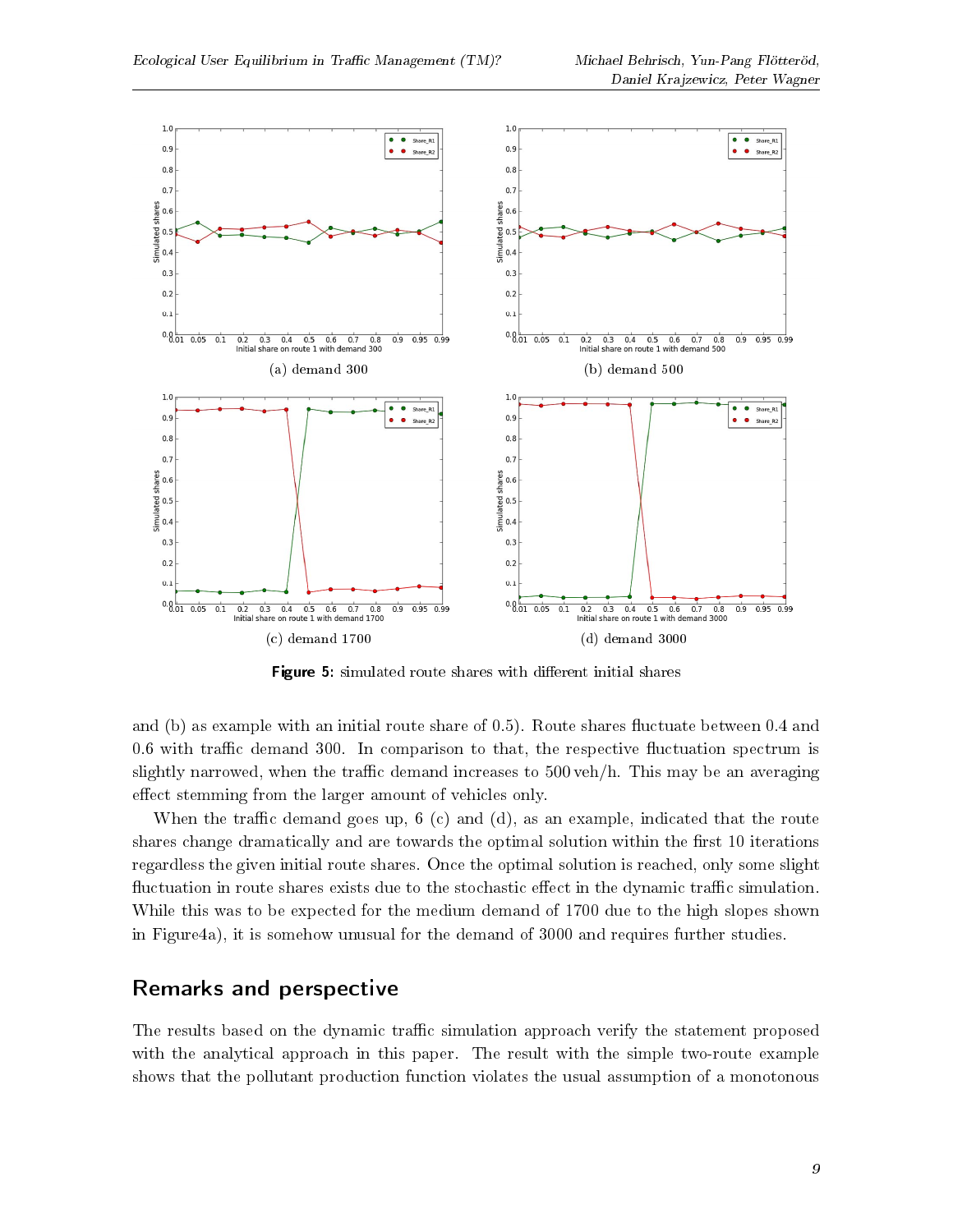

(a) 0.5 initial share on Route 1 with demand 300 (b) 0.5 initial share on Route 1 with demand 500



(c) 0.5 initial share on Route 1 with demand 1700 (d)0.5 initial share on Route 1 with demand 3000

**Figure 6:** Iterative changes in route shares with different traffic demands

function, which also indicates that the respective algorithms to compute the user equilibrium must now deal with the local optimum issue and the fact, that the UE solution is not unique and is dependent on the initial solutions, i.e. route shares. This non-uniqueness will have consequences for all approaches trying to seek eco-optimal solutions in large transportation systems, and it is very likely the reason to explain the convergence problems we faced with such a simulation dealing a real complex urban network.

What is even more disturbing is that the solutions that came out of such an approach are completely counter-intuitive and that it is highly unlikely that they will ever be realized in reality. Squeezing all the demand on one link to force vehicles to drive slower to achieve an eco-optimal solution is a funny idea, but nothing that is realistic. On the other side, the UE approach can, in fact, still be used for a eco-TM in a traffic system where the speed limit is smaller than the ideal speed with minimal pollutant production. In this case, only the right branch of the pollutant curve in Figure 1, i. e. the left branch of the curve in 3 in the fuel consumption case, is used and everything is still working as intended. In the next steps, the interaction between the driver's perception of fuel consumption and the solution searching will be further investigated. A further investigation with a real network will be conducted as well.